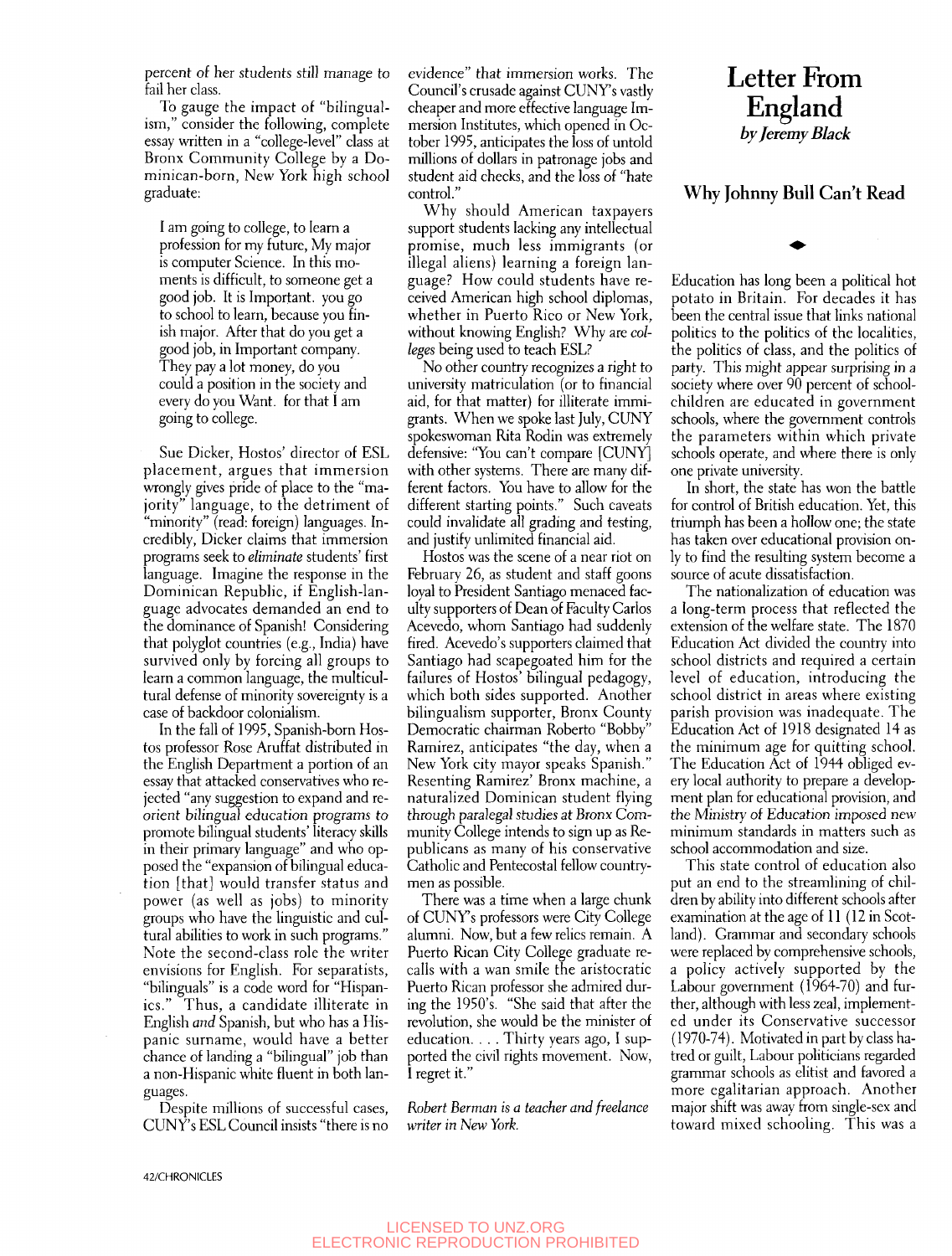change that took place without consultation, and that reflected the views of politically partisan "experts."

In addition, major expansions in higher education since the 1960's have dramatically increased the number of students and thus the graduate population as well. The number of college students from lower-income families rose considerably; nine new universities were founded between 1958-66; and the number and importance of polytechnics increased. The Robbins Report of 1963 recommended higher education for *all*  qualified candidates, and the government responded. Students were also given free tuition, and subsidies in proportion to their parental income. The percentage of 18-year-olds entering a university in the United Kingdom rose from 4.6 in 1961 to over 30 by the mid-1990's, by which time the polytechnics and other colleges had become universities.

These shifts in education reflected the socialization of British society and a cult of egalitarianism that is hostile to past practices and antagonistic to anything termed elitist. Educational reform became the left-wing, statist panacea of the 1960's and 70's, and so when Tony Blair (like Bill Clinton) makes education the ideological centerpiece of his government today, he is using widespread popular concern with educational standards to win support for more national planning. Part of the skill of both Clinton and Blair has been to transform the politics of the left from the redistribution of wealth, which is increasingly unpopular in societies made prosperous by capitalism, to policies that can tap middle-class aspirations. In essence, Blair and Clinton seek to unite the middle class and the state, and to convert both to the objectives of a transformed left. This is a far more insidious threat to conservatism than the politics of working-class identity and the traditional focus of the left. But, again, part of the skill of Blair and Clinton is that they have retained most of the old constituency.

The sentiments expressed by advocates of educational change in Britain, like their American counterparts, were and are often ugly, divisive, and selfrighteous, but, more to the point, their policies do not work, either educationally or socially. Despite decades of expenditure, many British pupils continue to leave school without a secure grasp of words or numbers, which is especially

troubling in an economy with few opportunities for functional illiterates, whether in industry, farming, forestry, mining, or the armed forces. The level of educational attainment by the remainder of the school population leaves much to be desired. It is particularly ironic that language skills declined as Britain became steadily more absorbed into the European Union. In 1991-92, British schools taught an average of only 0.9 languages per pupil, which ranks at the bottom of the European Union (only Portugal is worse in this regard). French is the most common foreign language studied in Britain's secondary schools, but it was studied by only 59 percent of pupils in 1991-92; German was next at 20 percent. The comparable percentages in Ireland were 69 and 24. Indeed, according to many indicators, British schoolchildren do worse than their Continental counterparts.

State education also failed to fulfill the hopes of its supporters in the social sphere. Rising levels of crime and violence among schoolchildren, often *at*  school, caused a public storm in 1996 when a London headmaster was stabbed to death after intervening in a brawl at the school gates. Teachers have refused to teach the increasing number of violent children—more evidence of the failure of the state system to act as a civilizing influence. In May 1997, a bright Scottish pupil committed suicide after being taunted for being smart by her dumbeddown classmates.

Nor has national planning made Britain a more egalitarian society, despite decades of national control of education. Instead, social class is now in part defined by room size, and in 1996 Tony Blair's choice of a particular state school for one of his kids led to controversy. Proximity to desirable state schools features prominently in housing sales, increasing property prices and altering the social and economic topographies of cities; attempts by educational authorities to alter school districts evoke fierce protests. Far from *abolishing* social divisions, then, government intervention in education has actually exacerbated them. "Leveling" has been seen as "leveling down," something to be avoided even by those who do not seek social mobility.

Furthermore, hostility to what is perceived as elitism has been used to serve tendentious causes. For example, the current Labour government—Blair and

his allies, many of them uneleeted "political advisors" who interfere in the Civil Service and further politicize government—with an overwhelming parliamentary majority that claims the mandate of popular support on the basis of less than half of the votes cast, uses antielitism as a means to typecast its opponents and oppose their viewpoints. Take Labour's criticism of the hereditary peerage; although the remnants of the traditional *ancien regime* elite, hereditary peerage received fresh transfusions of merit thereafter, in the shape of new hereditary peers. In May 1997, shortly after its election, the Blair government began criticizing the socio-educational character of another autonomous and potentially hostile group, the judiciary. It was presented as overwhelmingly composed of men and the products of private schools, which to Labour signifies a necessarily anachronistic and reactionary force; indeed, all of the 26 judges appointed in 1993-94 had been to private schools and only three were women. This pattern is also found in the senators of the College of Justice in Scotland.

Tony Blair, himself, is the product of a distinguished private school and of Oxford University, both institutions being highly selective. But hypocrisy has been a central aspect of Labour's triumph, and characteristic of Blair. Blair's selfrighteousness, combined with these attacks on other socio-educational groups, gives *carte blanche* to the new Labour elite. Their background is different from traditional Labour leaders, who emphasize trade and unionism. Instead, this is a leadership of affluence and social mobility, not socialism. The language of equality serves to foster opportunity for the few, not the many: the traditional left-wing criticism of conservatives can now be directed against the leadership of the left.

The left of the 1990's seeks not the nationalization of the productive economy but a takeover of the institutional fabric and administrative structures of the country. To achieve these goals it uses education as a weapon, to condemn potential opponents and to create a world that matches its ideology and interests. Inevitably in an over-centralized state, the rest of the population has to pay for this agenda.

*]eremy Black is a professor of history at the University of Exeter.* 

SEPTEMBER 1997/43